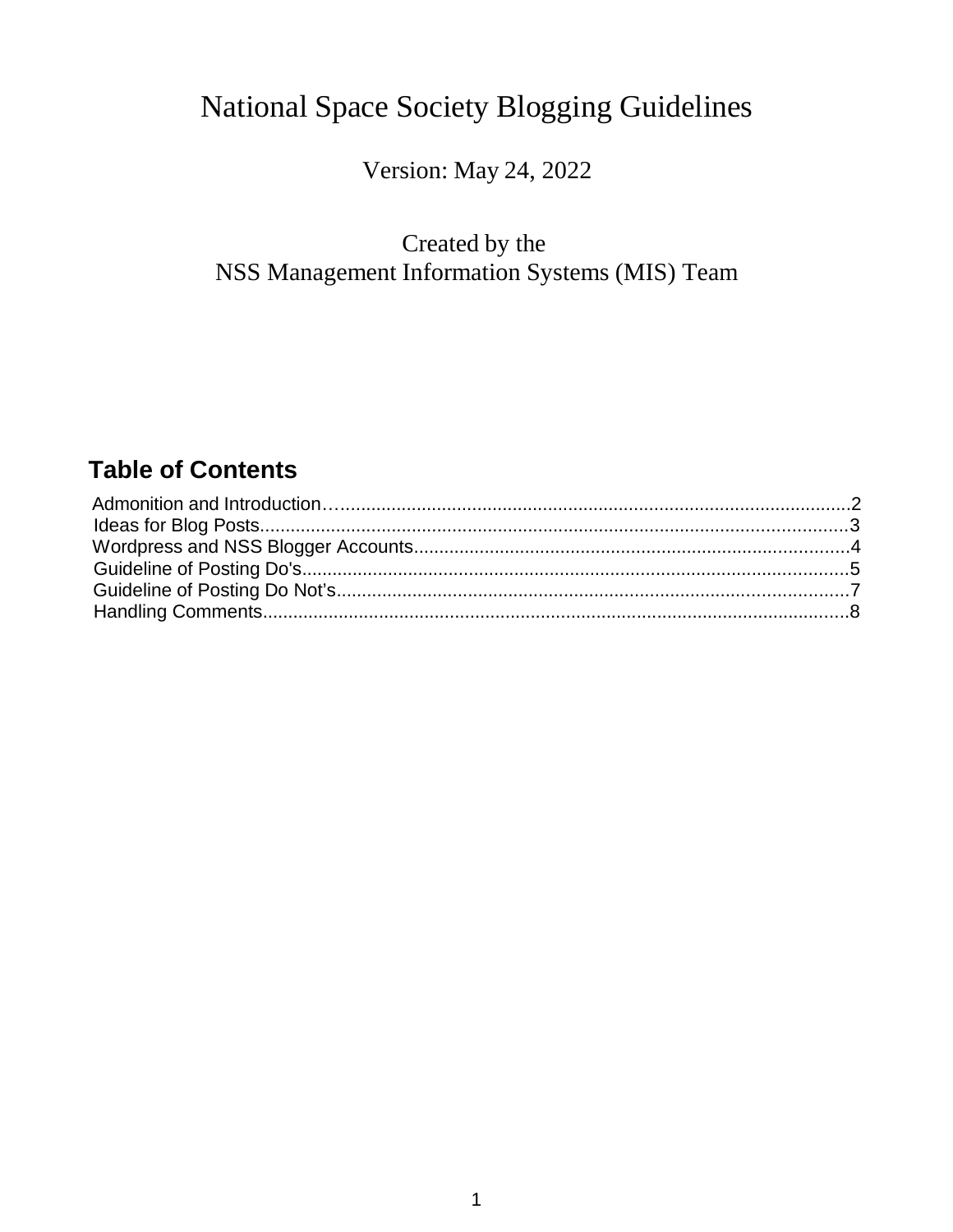#### **Admonition**

"NSS Blog contributors are admonished to avoid presenting the publication of their posts on the NSS blog as an endorsement by NSS of the content of their posts, or of themselves in a fashion that extends beyond the publication of the blog post itself. 'NSS Blog Writer' is not an official title used by NSS. Instead, NSS Blog contributor should be used. Writing a blog post for the NSS blog does not create a contractual or employment relationship between the writer and NSS." – NSS Executive Committee

#### **Introduction**

The National Space Society blog highlights and promotes:

- 1. Technological and political developments that will lead to human beings living and working beyond the Earth.
- 2. Projects and activities of the National Space Society and its chapters
- 3. Seminars, programs, conferences, and web resources that would be beneficial for individuals seeking a better understanding of space development and settlement.

To achieve these goals NSS will grant NSS leaders and other trusted individuals, hereafter referred to as "NSS Blog contributors," access to the NSS Blog for the purpose of writing and/or posting original commentary, depending on the individual blogger's authority level. Given that (a) the National Space Society is a  $501(c)(3)$  non-profit educational organization, and (b) some NSS Blog contributors will post new content without going through a formal approval process prior to publication, prudence must be exercised with respect to the nature of postings made by NSS Blog contributors to the National Space Society Blog. NSS reserves the right to either withdraw or downgrade the access that has been granted to individual NSS Blog contributors at its sole discretion. The body responsible for the execution of such decisions will be the NSS MIS (Management Information Systems) Team.

To minimize any questions or doubts as to the nature of what is appropriate for NSS Blog contributors to post and how that material should be represented, NSS has adopted a set of guidelines for all NSS Blog contributors when either (a) publishing posts on the blog or (b) responding to comments posted on the blog by the general public.

These guidelines have been produced and are maintained by the NSS MIS Team. Suggestions and comments on these policies should be directed to the [contact-nss-mis-team@nss.org.](mailto:contact-nss-mis-team@nss.org)

Violations of these guidelines should be reported to [contact-nss-mis-team@nss.org.](mailto:contact-nss-mis-team@nss.org) The NSS MIS blog editorial team reserves the right to remove any posting at any time, and to restrict or retract blog posting privileges.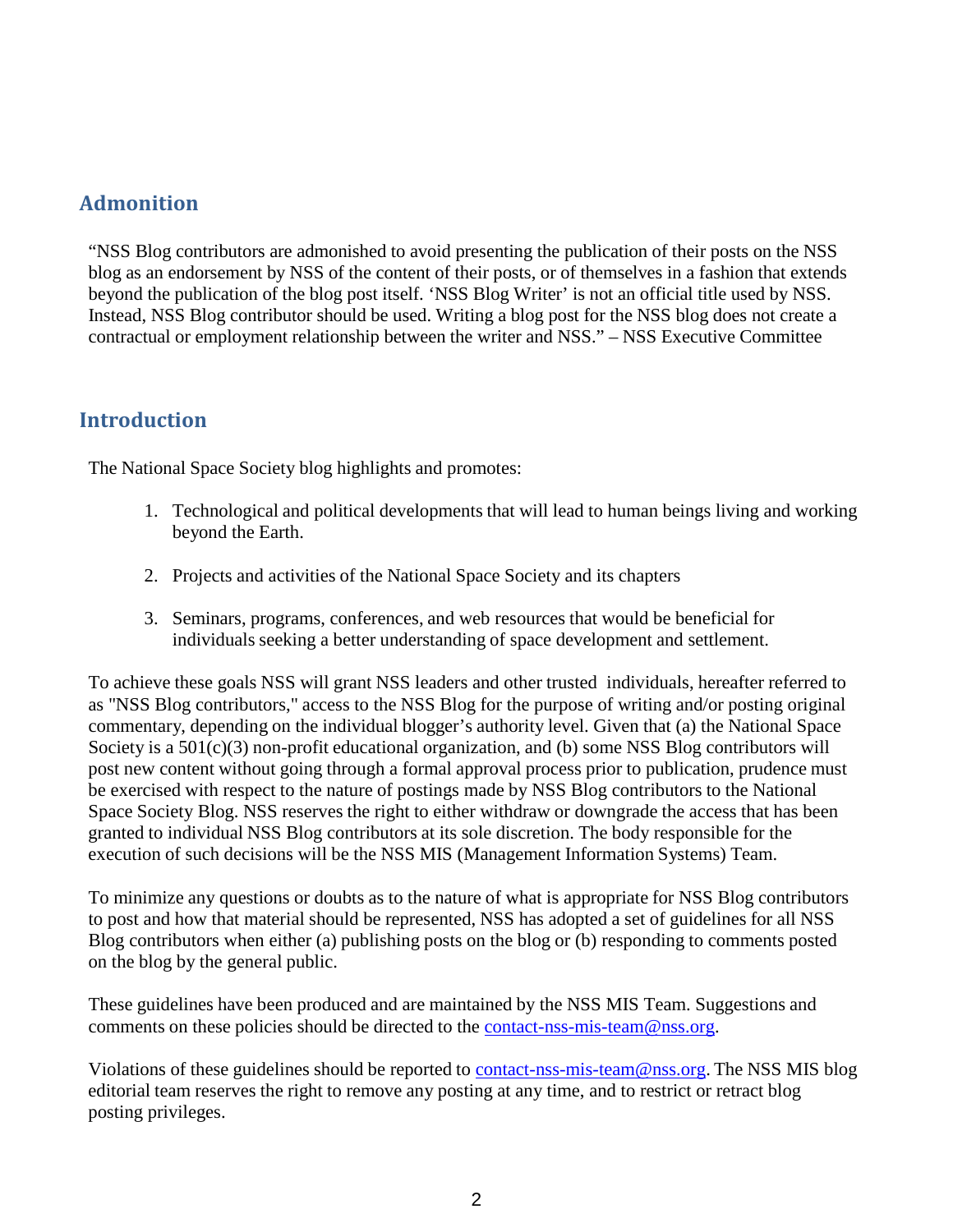#### Ideas for Blog Posts

As an educational space advocacy organization, posts should focus on subjects that are most immediately relevant to NSS goals. Blog contributors should strive to emphasize the positive whenever possible. Recognizing that there will be occasions when negative news stories must be addressed, it is useful to keep in mind while writing that positive alternatives should be offered.

Some ideas for blog posts include:

- Elaborate and expand on an NSS Position Paper.
- Identify a resource on the NSS web site and expand or comment on its meaning and/or importance.
- Write about NSS outreach activities (educational, chapter-related, project-related)
- Write about new technologies that are relevant to space development.
- Write about space issues that are currently in the news.
- Write about your relevant first hand experiences at a space conference.
- Write a review of a relevant YouTube video included in the NSS YouTube channel.
- Write about current ways in which space is used to benefit life on Earth.
- Write about policy or technological developments which may lead to space settlement.
- Tell your own story about a recent personal experience as a space activist.
- Write about planetary science discoveries that are in the news, especially if they can be tied to space resource utilization.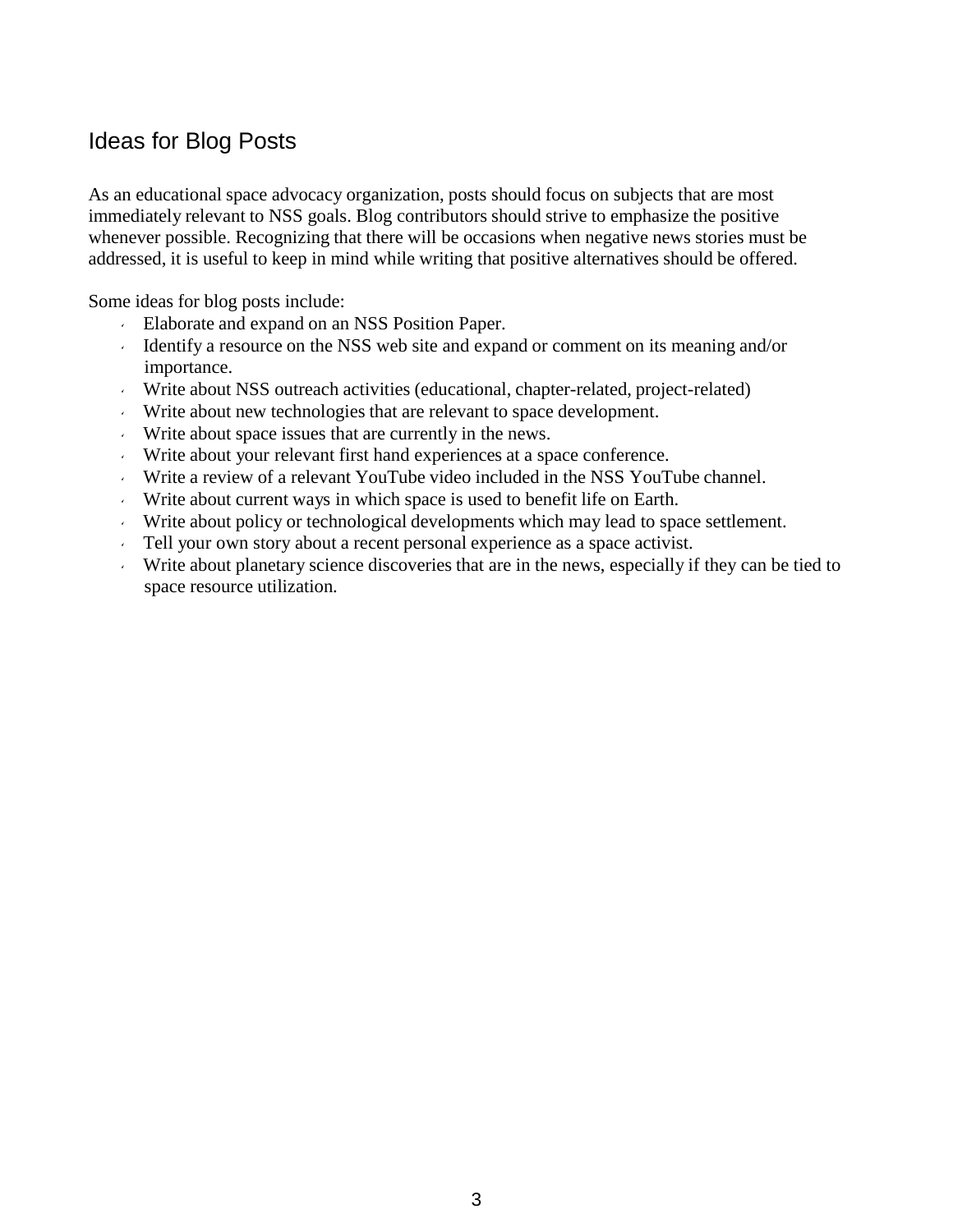## Wordpress and NSS Blog Contributor's Accounts

Each NSS Blog contributor will receive instructions on their account details and how to login and navigate to the Wordpress posts editor. Tutorials on how to use Wordpress are outside the scope of this document.

Questions about any problems you may encounter when creating a blog post should be sent to the email addressed specified in the user account instructions email. When reporting problems, the inclusion of relevant screenshots is advised.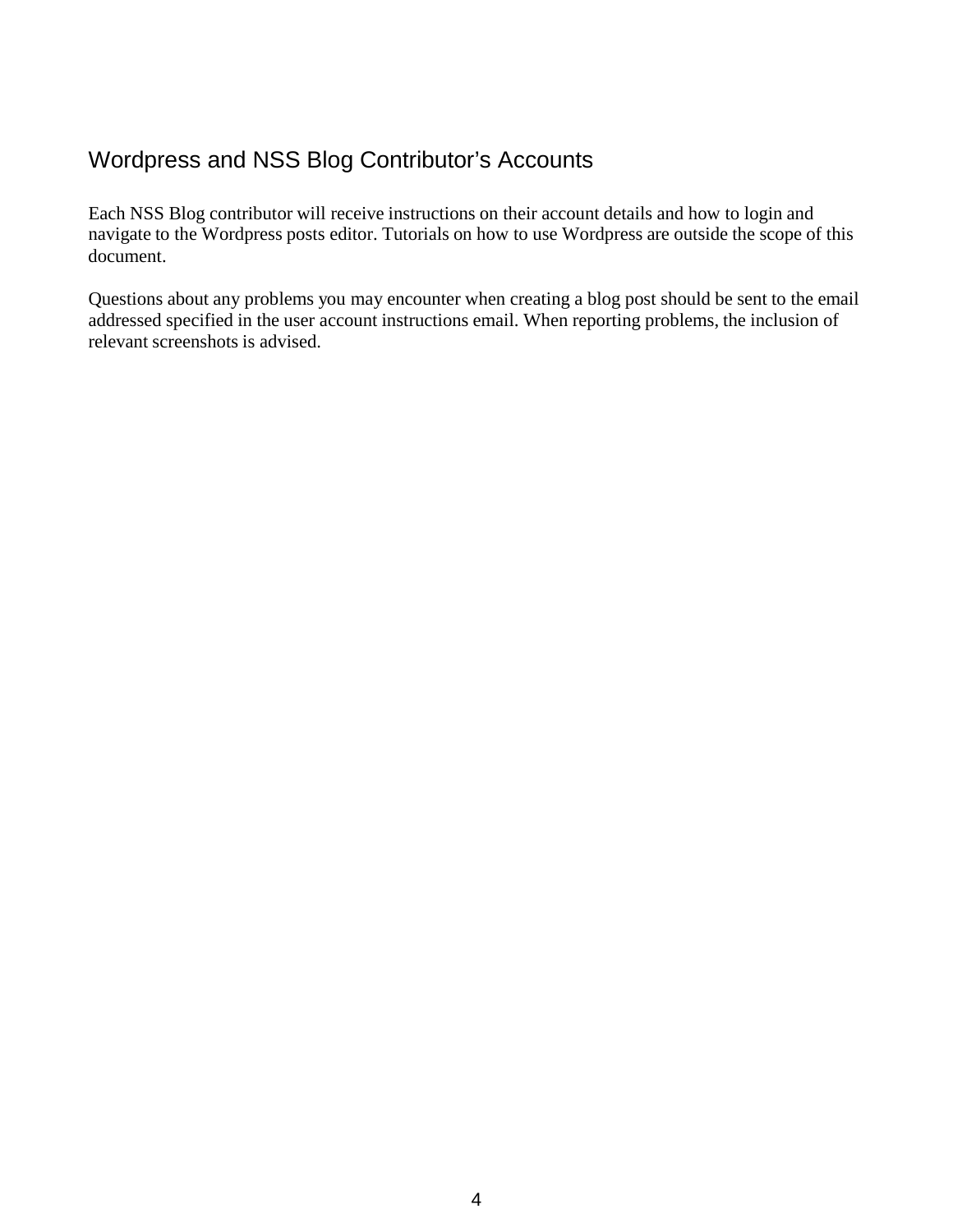## Guideline of Posting Do's

- 1. Create posts that are relevant to NSS or a related space topic.
- 2. Every blog post must have an associated Featured Image. The Featured Image is the image that will appear at the top of the blog post. This image should have an aspect ratio of 16:9 and be a final size of 890 by 500 pixels (an image of 1080 by 608 pixels is also acceptable). Portrait images can be used for a featured image if an appropriate background is added so that the final image is the standard 16:9 landscape image (the MIS Team can assist you with this). Text should not appear near the edge of a featured image because of automatic cropping that occurs on pages where the blog item is displayed in multiple columns.
- 3. If you need help with images you can submit them to the NSS MIS Team for processing. In this case you should submit the original uncropped and unaltered image (do not alter image size or file type). Do not embed the image in a Word document except as an example of how you would like it cropped or altered.
- 4. All images being used must be in either the public domain or permission to use the image must have been obtained from the copyright author, or use must fall within copyright fair use policies. Complete image credits should be supplied at the time of submission.
- 5. Care must be exercised whenever expressing a personal opinion be it on an issue of policy, technology, or personalities. Where possible, indicate in the body of your posts or comments that the posting is your personal opinion or belief. For example: (1) "It is my own belief that" or (2) "I personally feel that."
- 6. Blog posts are of three types:
	- a. Official NSS posts such as press releases, position papers, ISDC reports, etc.
	- b. Informational or space news items.
	- c. Individual opinion pieces that appear as being from the author.
- 7. Some individuals will be granted the right to publish posts without review. Other individuals, including all new Blog contributors, will have their posts reviewed by the MIS Blog editorial team before publication. After a number of approved posts Blog contributors may, with the approval of the MIS Blog editorial team, be promoted to being allowed to publish without formal review.
- 8. When discussing space politics and policies and/or politicians associated with specific space policy positions, bear in mind that NSS is a  $501(c)(3)$  and that commentary must be educational/informative in nature. No post may endorse a politician or party, nor seek funds for a candidate.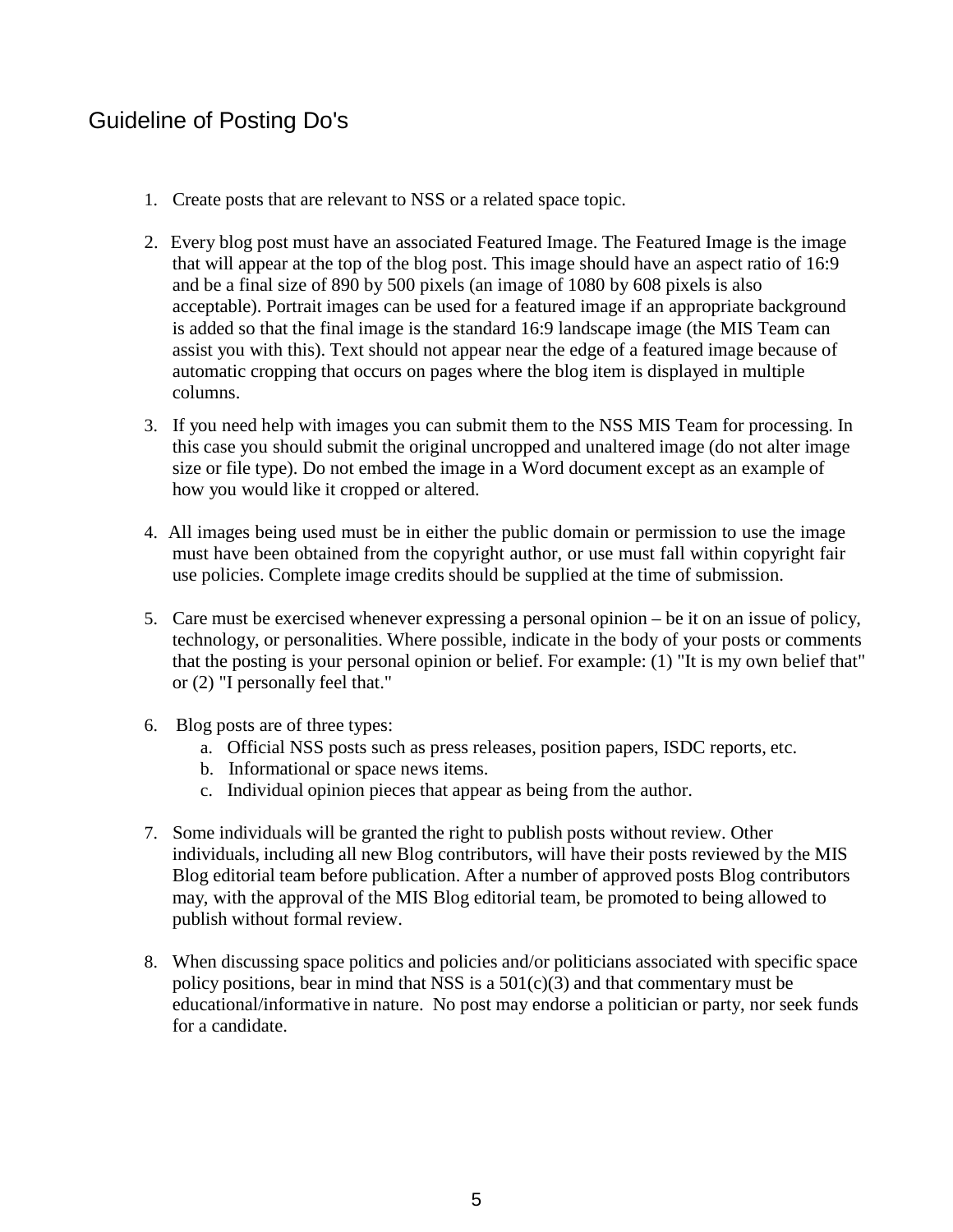- 9. Whenever possible, please call attention to pertinent resources on the NSS website or to past NSS activities in order to enhance value for your reader.
- 10. Triple check your spelling, grammar, and formatting before publishing your post.
- 11. Keep your post focused and informative, providing references whenever possible. Shorter is often better than longer.
- 12. When using copyrighted material, make sure that your use falls within the "fair use" category and that it is properly cited and credited.
- 13. Be sure that you have used reliable sources of information for your research, whether those sources be institutional or peer-reviewed journals. Journals and websites that either publish or promote "fringe science" are to be avoided.
- 14. Before quoting NSS officers, directors, or committee/chapter members speaking on behalf of NSS for a blog post, first obtain that person's permission to use the quote, unless you are quoting an official NSS document.
- 15. Double check your sources with respect to statements of fact, quotations, etc. to ensure that you have accurately represented their information.
- 16. Only link to non-NSS web sites that are directly relevant to your blog post and only after verifying that the site is reputable and is not an attack site, distributor of malware, or contains material that can be considered offensive.
- 17. All links to pages or files that do not include the NSS website's navigation menu must open in a new tab/window. Examples include non-nss web pages, any PDF files, individual images, etc.
- 18. Carefully review your post with a focus on how others may interpret or misinterpret your post's message and rewrite to improve clarity while minimizing the potential for misinterpretation.
- 19. Be sure to indicate all appropriate blog categories when writing your post. If an appropriate blog category is not present, contact the MIS team, identify the name of the category you want added and why. After selecting one or more blog categories for your post, be sure that the "Uncategorized" blog category is not selected.
- 20. To maintain the reputation of NSS as being a reliable source of information, every effort must be made to ensure that posts adhere to a high standard of technical accuracy that can withstand challenges.
- 21. It is the policy of the National Space Society, in all its publications and communications, to capitalize the word "Earth" when referring to the planet and the word "Moon" when referring to Earth's natural satellite.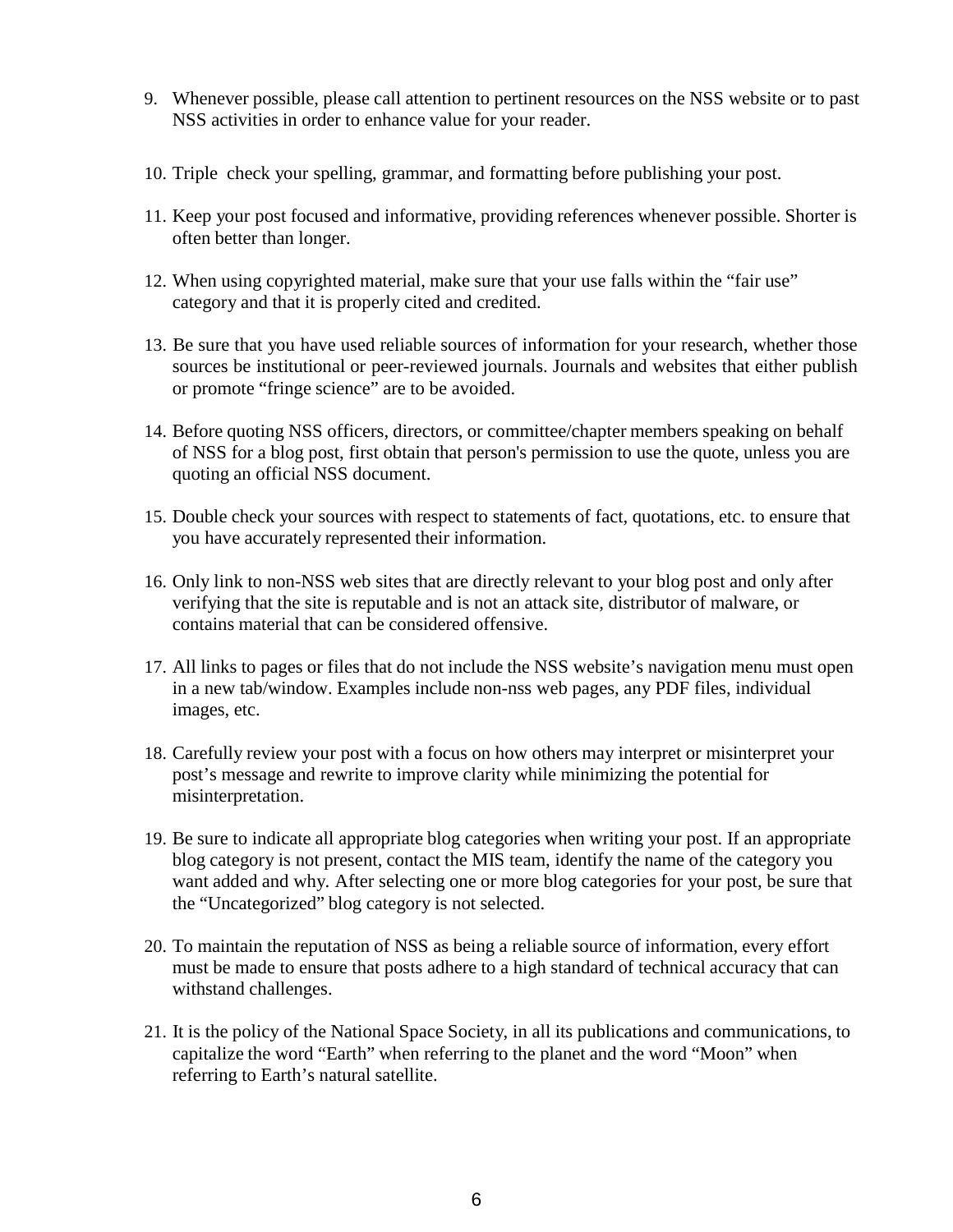#### Guideline of Posting Do Not's

- 1. Do not make slanderous or incendiary comments.
- 2. Do not use offensive words or language or any sexist, racist, or homophobic comments.
- 3. Do not engage in inflammatory dialog with individuals who comment on blog posts.
- 4. Do not rush to post without carefully considering your words and their impact.
- 5. Do not advocate for or against any political party or candidate.
- 6. Do not post about internal NSS business, policies, or decision making.
- 7. Do not make product endorsements unless endorsement of that product has been officially approved by NSS.
- 8. Do not post on matters of pseudo-science or conspiracy theories.